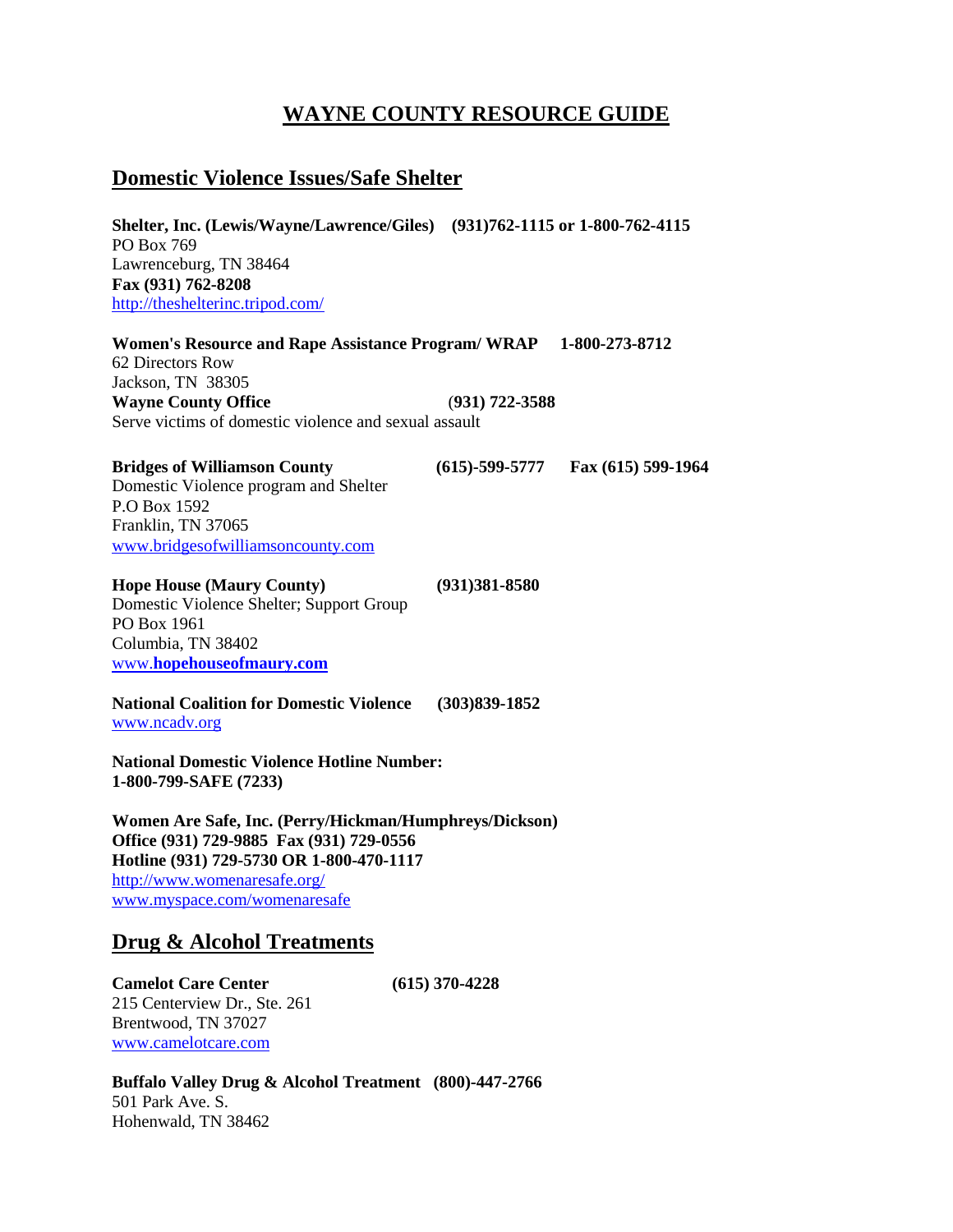| <b>Neil Jobb</b><br><b>Alcohol/Drug Assessments</b>                                                                                                            | $(931)$ 670-4995                         |                     |
|----------------------------------------------------------------------------------------------------------------------------------------------------------------|------------------------------------------|---------------------|
| <b>Alcohol and Abuse Helpline</b>                                                                                                                              | $(931)$ 388-8343                         |                     |
| <b>AA Abuse Addiction 24 hr Helpline</b><br>www.thewathershed.com                                                                                              | $(800)$ 210-5470                         |                     |
| <b>Teen Challenge, Inc.</b><br>Program Director Jimmy Willoughby                                                                                               | $(731)$ 926-2555                         |                     |
| <b>Locally Judy McDonald</b><br>7 pm on Tues nights at Wayne Co Bible Center                                                                                   | $(931) 722 - 9285$                       |                     |
| <b>Cornerstone</b><br>Faith Based 12 Step Program                                                                                                              | $(931) 724 - 4326$                       |                     |
| Renewal House (Women w/children) (615) 255-5222<br>Director Mary Beth Heaney-Garate, LCSW<br>PO Box 280356<br>Nashville, TN 37228-0356<br>www.renewalhouse.org |                                          | Fax: (615) 255-4090 |
| <b>Samaritan Recovery Community, Inc. (615) 244-4802</b><br>No insurance required<br>319 South Fourth St.<br>Nashville, TN 37206                               |                                          | Fax: (615) 242-1459 |
| <b>Pathfinders</b>                                                                                                                                             | $(615)$ 374-9397                         |                     |
| <b>Hope House</b><br>1716 8 <sup>th</sup> Ave. N.<br>Nashville, TN 37208                                                                                       | $(615)$ 255-2475                         |                     |
| <b>Vanderbilt Addiction Center</b><br>1601 23rd Ave S.<br>Nashville, TN                                                                                        | $(615)$ 327-7200                         |                     |
| <b>Centerstone</b><br>418 S. Main St.<br>Waynesboro, TN 38485                                                                                                  | $(931) 722 - 3644$                       |                     |
| 24 hr crisis intervention<br>www.centerstone.org                                                                                                               | $(800)$ 681-7444                         |                     |
| <b>Dickson Recovery</b><br>* adolescent males only                                                                                                             | $(866) 791 - 9222$<br>$(615) 560 - 2130$ |                     |
| The Place of Hope Inc.<br>105 N. James Campbell Blvd.<br>Columbia, TN 38401                                                                                    | $(931)$ 388-9406                         |                     |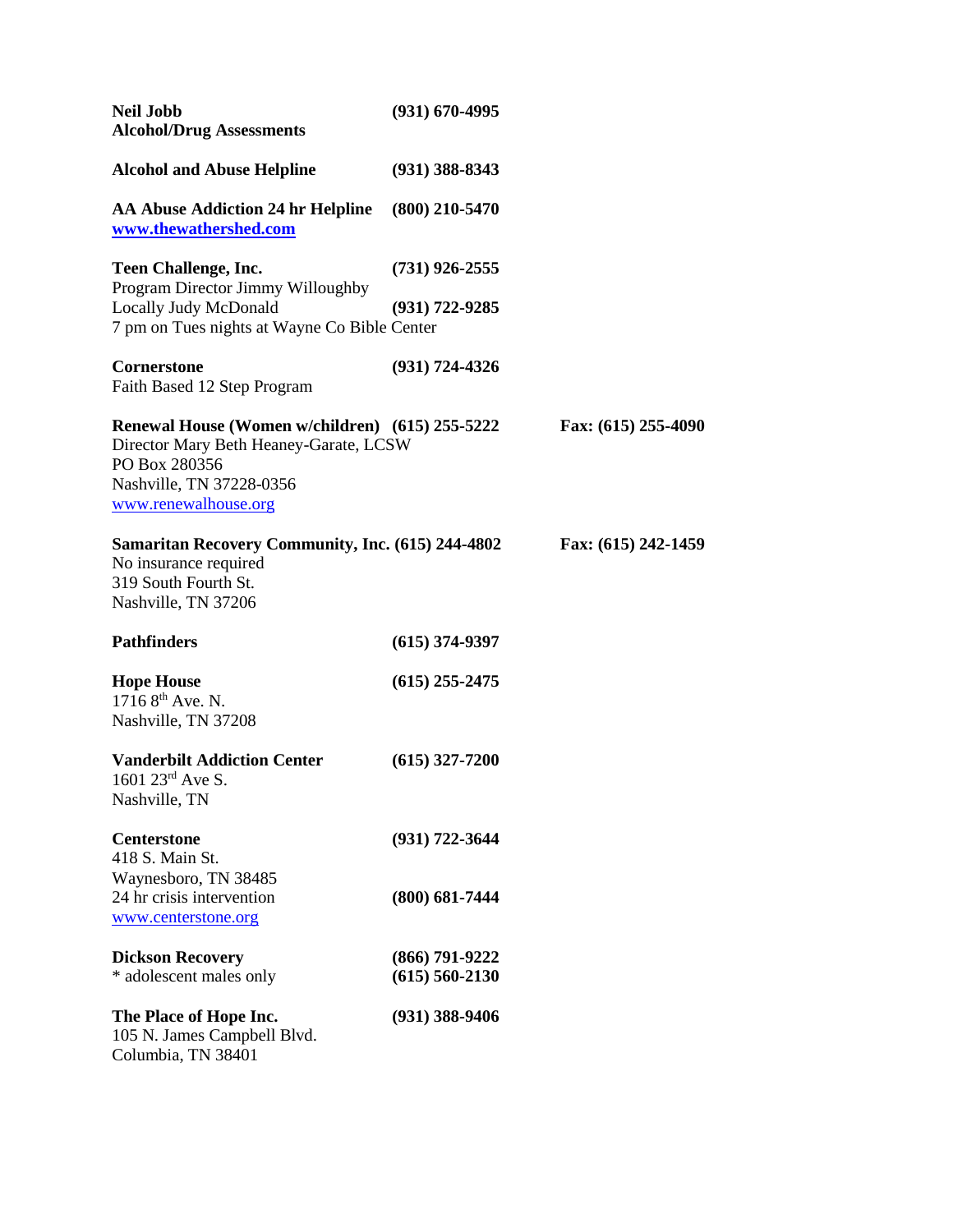| <b>Youth Town</b>                   | $(731)$ 988-5251   |
|-------------------------------------|--------------------|
| 3641 Youth Town Rd.                 |                    |
| Pinson, TN                          |                    |
| <b>Memphis Recovery</b>             | $(901)$ 272-7751   |
| 1172 Vance Ave                      |                    |
| Memphis, TN                         |                    |
| <b>Cumberland Heights</b>           | $(615)$ 353-4385   |
| 145 Thompson Ln                     | $(800)$ 646-9998   |
| Nashville, TN 37211                 |                    |
| <b>Parthenon Pavilion</b>           | $(615) 890 - 1188$ |
| 1134 Dow St                         |                    |
| Murfreesboro, TN 37130              |                    |
| <b>Bradford Health Services</b>     | $(256) 760 - 0200$ |
| <b>Florence Regional Office</b>     |                    |
| <b>Recovery Ranch</b>               | $(800) 843 - 5969$ |
| Po Box 38                           |                    |
| Nunnelly, TN 37137                  |                    |
| www.recoveryranch.com               |                    |
| <b>Jack Gean Outpatient Program</b> | $(731)$ 925-4450   |
| 50 East End Dr                      |                    |
| Savannah, TN 38372                  |                    |
| <b>Jack Gean Shelter for Women</b>  | $(731)$ 925-8619   |
| A & D Services                      |                    |
| 64 Jack Gean Dr.                    |                    |
| Savannah, TN 38372                  |                    |
| Jack Gean Shelter for Men.          | $(731)$ 925-8619   |
| A & D Services                      |                    |
| 50 East End Dr.                     |                    |
| Savannah, TN 38372                  |                    |
| <b>New Life Lodge</b>               | $(866) 836 - 8125$ |
| 999 Girl Scout Rd                   |                    |
| Burns, TN 37029                     |                    |
| www.newlifelodge.com                |                    |

# **Social Services (Food, Clothing, Shelter, Transportation)**

**Wayne Co Emergency Help Center (931) 722-7353** 105 Butler St. Waynesboro, TN 38485

**Wayne Halfway House -Business office (931) 722-2455** 217 Main St. S. Waynesboro, TN 38485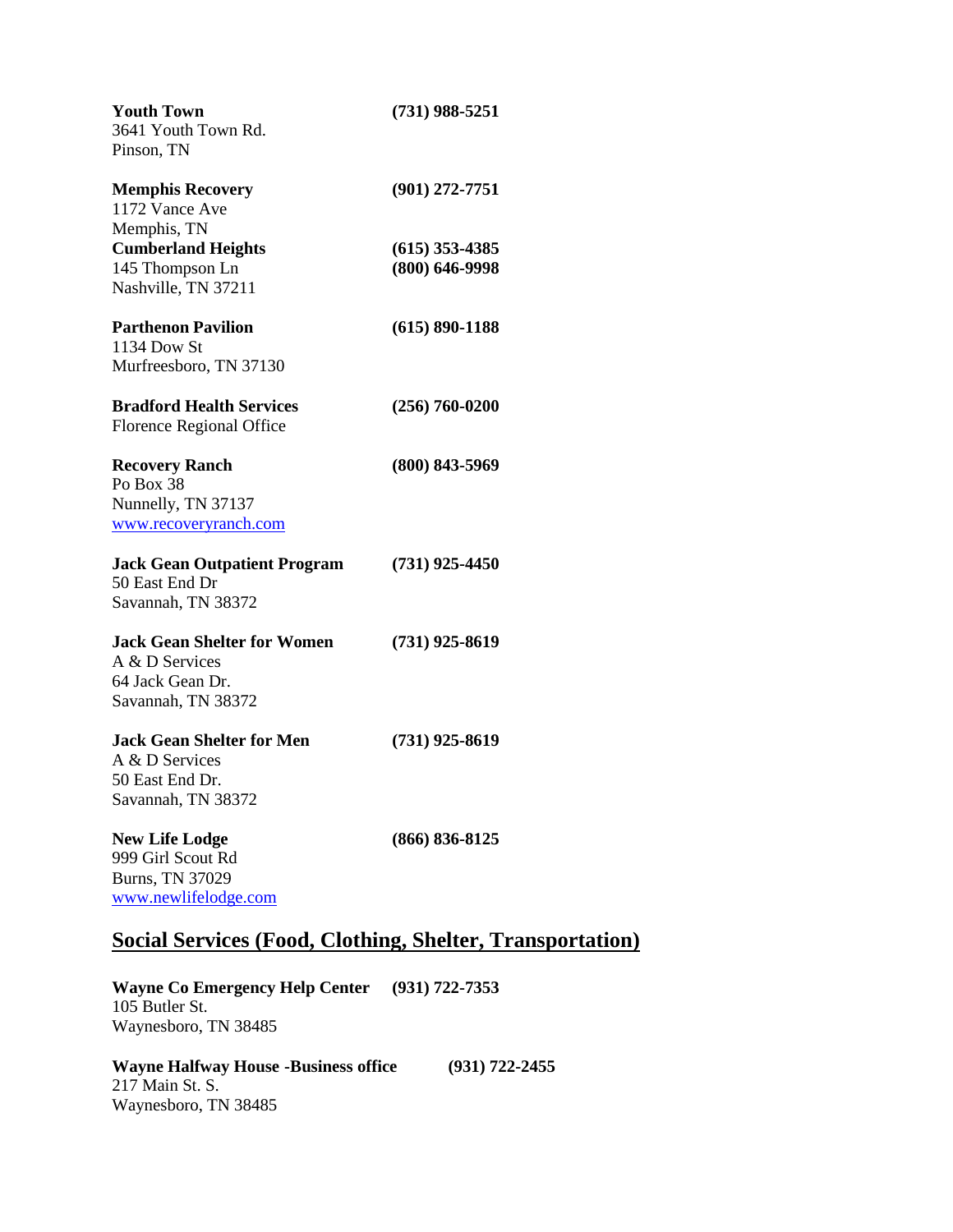| <b>Woman at the Well Ministry</b><br>614 Clifton Turnpike<br>Waynesboro, TN 38485                                                                      | $(931) 722 - 9633$<br>$(877)$ 475-8030 |
|--------------------------------------------------------------------------------------------------------------------------------------------------------|----------------------------------------|
| <b>Relative Caregiver Program</b><br><b>The Center for Family Development</b><br>South Central Region<br>100 East Side Square<br>Shelbyville, TN 37160 | $(931) 684 - 4676$                     |
| <b>Department of Children Services</b><br>536B Hwy 64 East<br>Waynesboro, TN 38485                                                                     | $(931) 722 - 3839$                     |
| <b>Department of Human Services</b><br>536A Hwy 64 East (38485-2209)<br>Waynesboro, TN 38485                                                           | $(931) 722 - 3431$                     |
| <b>Wayne Co Health Dept.</b><br>102 J.V. Mangubat Dr.<br>Waynesboro, TN 38485                                                                          | $(931) 722 - 3292$                     |
| <b>Housing Authority</b><br>141 S. Third St.<br>PO Box 545<br>Selmer, TN 38375<br>Serving Lewis, Perry, & Wayne Co.                                    | $(731)$ 645 6731                       |
| <b>Angel Food Ministries</b><br>Collinwood Church of God<br>$205$ 1 <sup>st</sup> Ave. North<br>Collinwood, TN 38450                                   | (931) 724-9402                         |
| <b>A Kid's Place</b><br>A Child Advocacy Center<br>202 Deller St.<br>Lawrenceburg, TN 38464                                                            | $(931) 766 - 2213$                     |
| <b>Wayne Co. Public Transportation</b>                                                                                                                 | $(931) 722 - 6249$                     |
| <b>Americhoice Transportation</b>                                                                                                                      | $(866)$ 416-9209                       |
| <b>TN Care Transportation</b>                                                                                                                          | $(800)$ 605-1111                       |
| <b>TN Care Information</b>                                                                                                                             | $(800)$ 263-5479                       |
| <b>Amerigroup Transportation</b>                                                                                                                       | $(866) 680 - 0633$                     |
| <b>Greyhound Bus</b>                                                                                                                                   | (800) 231-2222<br>$(615)$ 255-3556     |
| <b>Spanish DV Hotline</b>                                                                                                                              | $(800)$ 942-6908                       |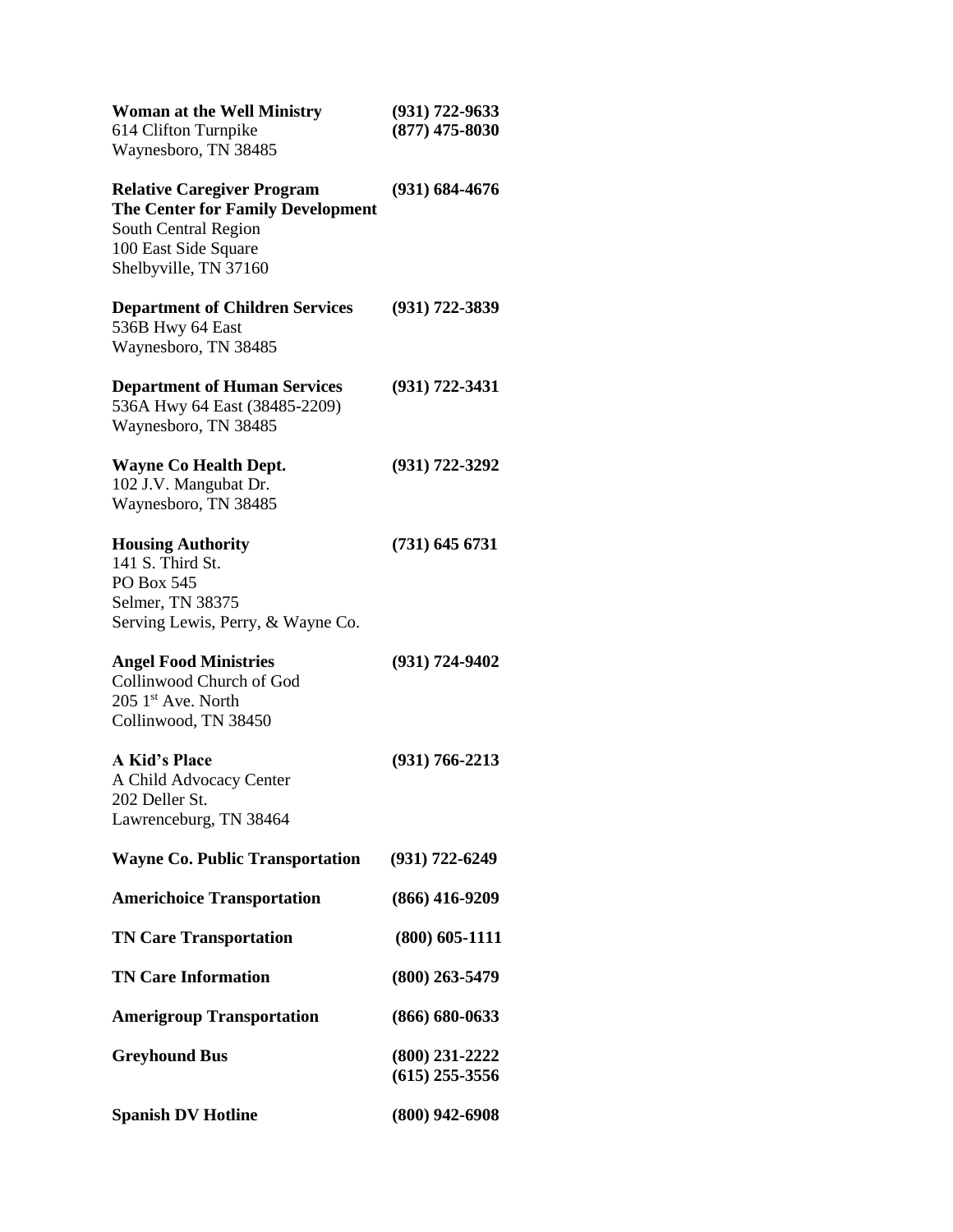| <b>Youth Villages</b><br>115 Dyer St, Ste. 1<br>Columbia, TN 38401<br>www.youthvillages.org                                                                                                 | $(931) 560 - 4247$                                                                                      |
|---------------------------------------------------------------------------------------------------------------------------------------------------------------------------------------------|---------------------------------------------------------------------------------------------------------|
| <b>Tennessee Career Center</b><br>221-B Dexter L. Woods Blvd.<br>Waynesboro, TN 38462                                                                                                       | $(931) 722 - 9214$                                                                                      |
| <b>Centerstone</b><br>418 S. Main St<br>Waynesboro, TN 38485                                                                                                                                | $(931) 722 - 3644$                                                                                      |
| <b>Wayne Co. Chamber of Commerce</b><br>219 East Broadway<br>Collinwood, TN 38450                                                                                                           | $(931) 724 - 4337$                                                                                      |
| <b>Waynesboro Parks &amp; Recreation</b>                                                                                                                                                    | $(931) 722 - 5458$                                                                                      |
| <b>Wayne County Senior Citizens</b><br>202 Fairlane Dr.<br>Waynesboro, TN 38485                                                                                                             | $(931) 722 - 3514$                                                                                      |
| <b>Clifton Area Seniors</b><br>301 Main St.<br>Clifton, TN 38425                                                                                                                            | $(931) 676 - 5123$                                                                                      |
| <b>Senior Citizens of Collinwood</b><br>902 1/2 Hwy 13 South<br>Collinwood, TN                                                                                                              | $(931) 724 - 4214$                                                                                      |
| <b>DoubleCreek</b><br>* retreat for foster and adoptive children<br><b>Contact: Shelley Cohen and Dennis Reynolds</b><br>522 Seiber Ridge Rd.<br>Hohenwald, TN 38462<br>www.doublecreek.net | $(931) 722 - 7218$                                                                                      |
| <b>Wildwood Health Retreat</b><br><b>Contact: Darlene Keith</b><br>PO Box 430<br>Collinwood, TN 38450                                                                                       | $(931) 724 - 6706$<br>* weight management, drug dependency, eating disorder, depression, anxiety/stress |

[www.wildwoodhealthretreat.org](http://www.wildwoodhealthretreat.org/)

# **Tennessee Family Support Program (931) 762-3381**

2300 W.O Smith Street Lawrenceburg, TN 38464 \*The program is a financial assistance program for People with Disabilities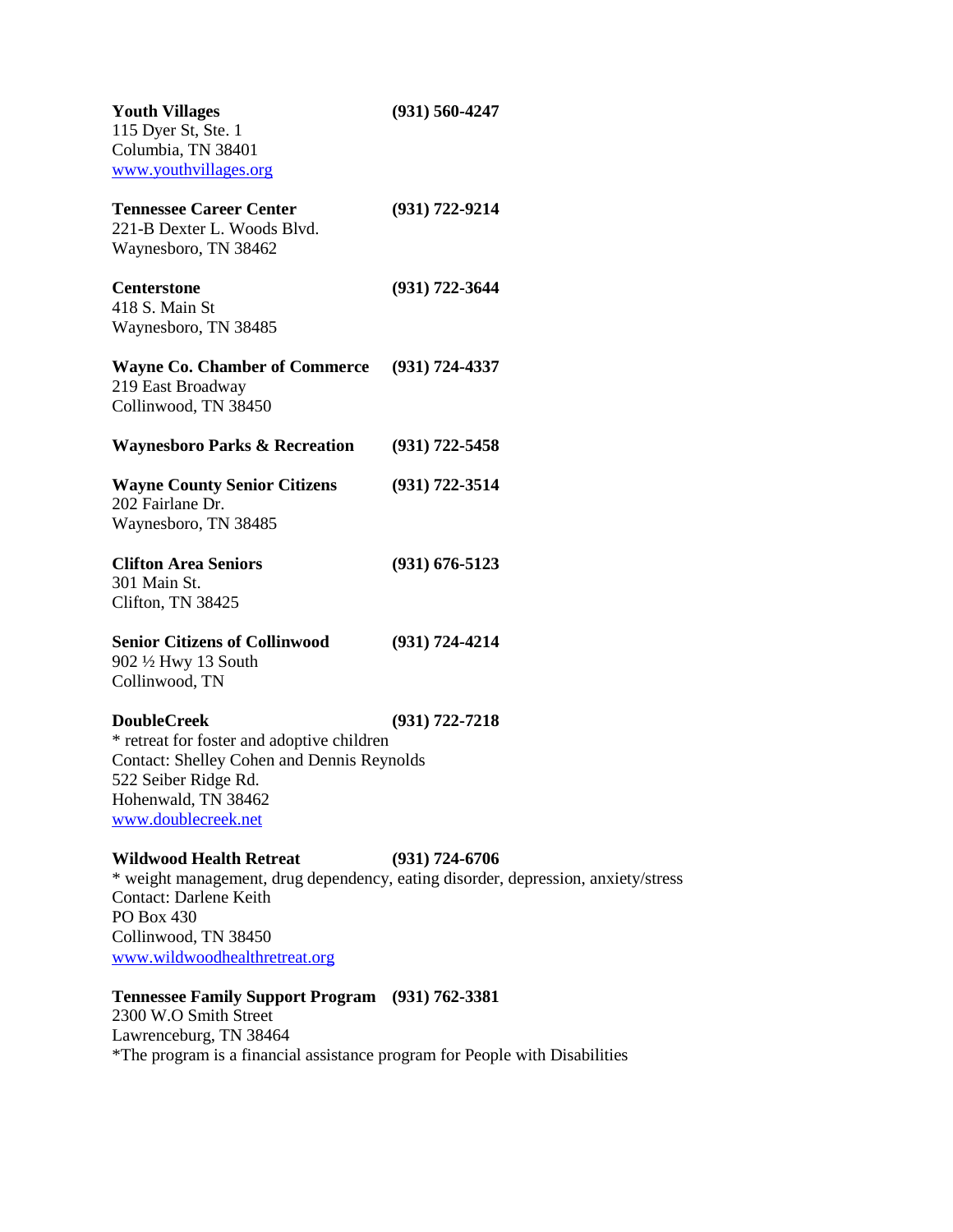**Buffalo River Services (931) 722-5401** 410 Hog Creek Rd Waynesboro, TN 38485 \*Buffalo River Services, Inc. is a private non-profit corporation licensed and contracted by the State of Tennessee to provide services to adults with disabilities.

**Buffalo Valley (800)-447-2766 Homeless No More Program Christ Church Rock Center (931)-593-2549 (shelter, food, clothing & household items) Nashville Rescue Mission (615) 255-2475** 639 Lafayette St Nashville, TN 37203 [www.nashvillerescuemission.org](http://www.nashvillerescuemission.org/)

**Mid South Mediation Services (931)796-0487** PO Box 13, Hohenwald, TN 38462 [vorp7@hotmail.com](mailto:vorp7@hotmail.com)

Wayne County Coordinator in Court weekly, serving Wayne, Giles, Lawrence, Lewis, Perry, Hickman & Williamson Counties. We provide free victim offender mediation for courts, schools and community as well as mediator training and many classes in conflict management, bad checks and substance abuse. **Mary Ellen Bowen, MS**

Executive Director

## **Education**

**Columbia State Community College (931)540-2722** 



**Waynesboro Elementary School (K through 4th) (931) 722-5580** Julie Bevis, Principal 115 Helton Street, P.O. Box 219 Waynesboro, TN 38485

**Waynesboro Middle School (5th through 8th) (931) 722-5545** 

Ryan Keeton, Principal 407 South Main Street Waynesboro, TN 38485



**Wayne County High School (9th through 12th) (931) 722-3238**  David Byrd, Principal 707 South Main Street Waynesboro, TN 38485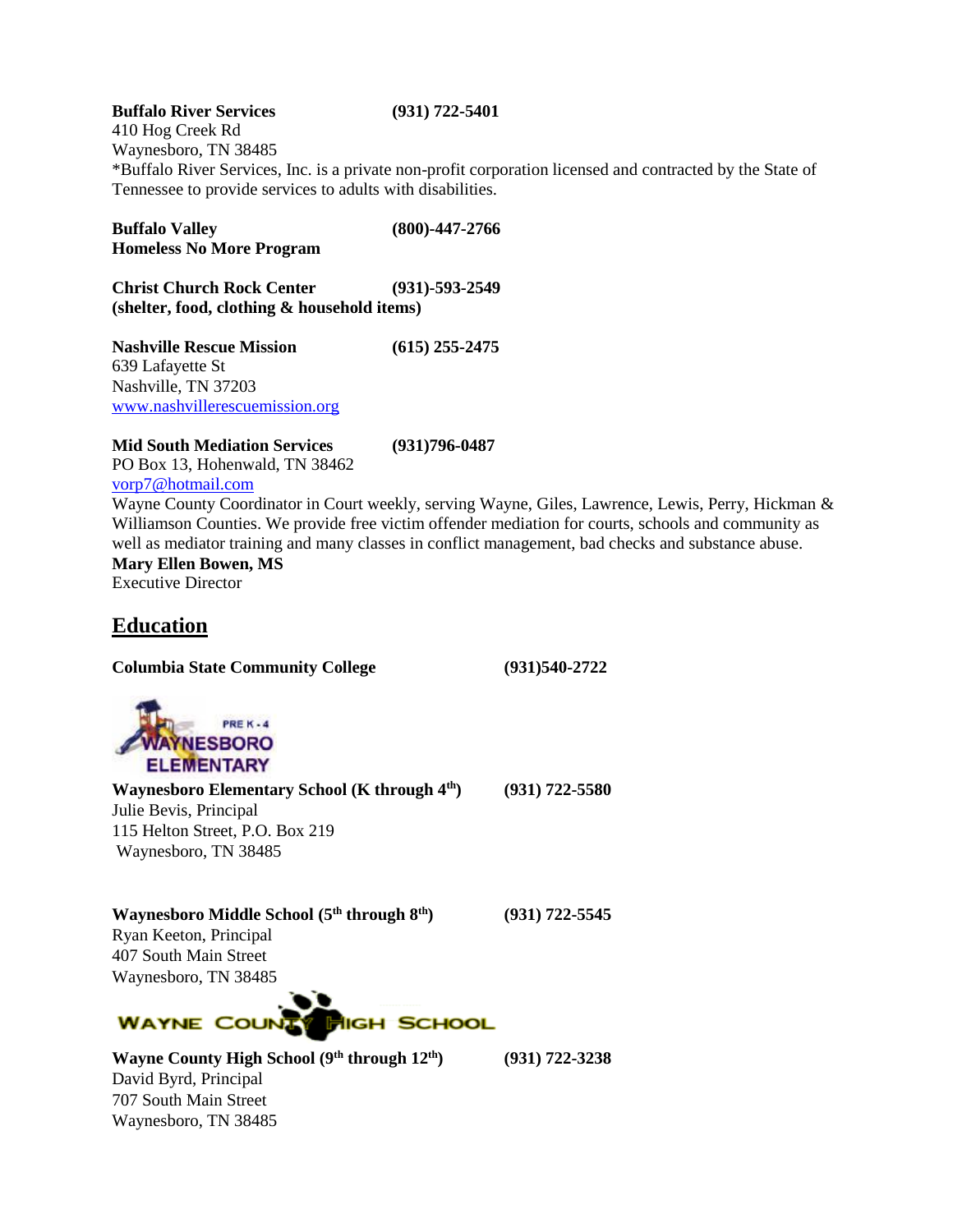| <b>Wayne County Technology Center</b>            |                    |
|--------------------------------------------------|--------------------|
| <b>Wayne County Technology Center</b>            | $(931)$ 722-5495   |
| Beverly Hall, Principal                          |                    |
| 703 South Main Street                            |                    |
| Waynesboro, TN 38485                             |                    |
| <b>Collinwood Elementary (K-4)</b>               | $(931) 724 - 9118$ |
| 450 N. Trojan Blvd.                              |                    |
| Collinwood, TN 38450                             |                    |
| <b>Collinwood Middle School</b>                  | $(931) 724 - 9510$ |
| 300 4 <sup>th</sup> Avenue. N.                   |                    |
| Collinwood, TN 38450                             |                    |
| <b>Collinwood High School</b>                    | $(931) 724 - 4316$ |
| 401 N. Trojan Blvd.                              |                    |
| Collinwood, TN 38450                             |                    |
| <b>Frank Hughes School</b>                       | $(931) 676 - 3325$ |
| 414 Main St.                                     |                    |
| Clifton, TN 38425                                |                    |
| <b>Wayne Co Adult Education</b>                  | $(931) 722 - 9943$ |
| PO Box 658                                       |                    |
| 211-A Dexter Woods                               |                    |
| Waynesboro, TN 38485                             |                    |
| <b>Wayne Co Learning Center</b>                  | $(931) 722 - 3500$ |
| 115 Helton Street E.                             |                    |
| Waynesboro, TN 38485                             |                    |
| <b>Even Start</b>                                | $(931) 722 - 9923$ |
| PO Box 658                                       |                    |
| 419 S. Main St.                                  |                    |
| Waynesboro, TN 38485                             |                    |
| *Family literacy, Getting a GED, Job Skills,     |                    |
| School Readiness for Children, Parenting Skills, |                    |
| and Infant and Toddler Development               |                    |
| UT Wayne Co. Extension                           | (931) 722-3229     |
| 525-B Hwy. 64 East                               |                    |
| Waynesboro, TN 38485                             |                    |
| <b>Tennessee Technology Center at Hohenwald</b>  | $(931)796 - 5351$  |
| 813 W. Main Street                               |                    |
| Hohenwald, TN 38462<br>www.ttchohenwald.edu      |                    |
|                                                  |                    |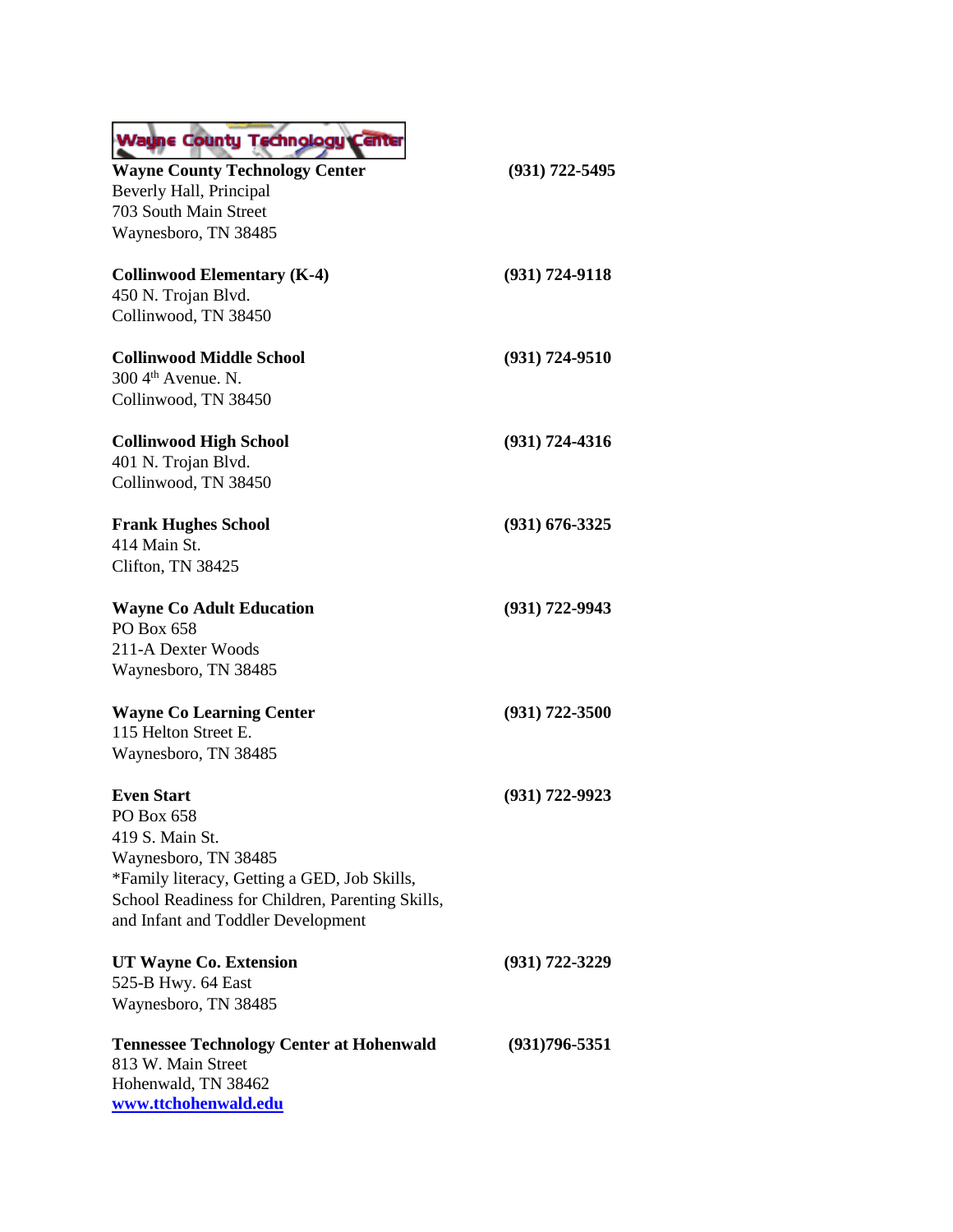# **Law Enforcement / Legal/Court Offices**

| <b>Wayne Co Sheriff's Dept</b><br>201 Hassell St.<br>Waynesboro, TN 38485                                                                                                                                          | $(931) 722 - 3613$                                                                                                                                                                                                                                                   |
|--------------------------------------------------------------------------------------------------------------------------------------------------------------------------------------------------------------------|----------------------------------------------------------------------------------------------------------------------------------------------------------------------------------------------------------------------------------------------------------------------|
| <b>Waynesboro Police Dept</b><br>Public Square East<br>Waynesboro, TN 38485                                                                                                                                        | $(931) 722 - 5591$                                                                                                                                                                                                                                                   |
| <b>Collinwood Police Dept</b><br>106 3rd Ave. N.<br>Collinwood, TN 38450                                                                                                                                           | (931) 724-9227                                                                                                                                                                                                                                                       |
| <b>Clifton Police Dept</b><br>142 Main St<br>Clifton, TN 38425                                                                                                                                                     | $(931)$ 676-3435                                                                                                                                                                                                                                                     |
| <b>District Attorney's Office</b><br>Doug Dicus, Assistant Attorney General<br><b>General Sessions/Juvenile Court</b><br><b>Judge James Y. Ross</b><br>Suite 403<br><b>Wayne County Courthouse</b><br>P.O. Box 427 | $(931) 722 - 7779$<br>$(931)$ 722-5563<br>(931) 722-9949 - Fax                                                                                                                                                                                                       |
| Waynesboro, Tennessee 38485<br><b>Legal Services</b> (call collect)                                                                                                                                                | $(931)$ 381-5533 (Columbia – legal aid)                                                                                                                                                                                                                              |
| <b>Tennessee Justice Center</b><br><b>TN Judicial Court Support</b><br>Available Services to Community at nominal service fees:<br><b>Needs Survey Assessment and Referral</b>                                     | (615) 255-0331 (non-profit advocacy firm serving<br>TennCare families)<br>$(931)$ 306-7446<br>$(931) 589 - 3322$<br>Drug/Alcohol Testing (urine, saliva & hair follicle), Assessment, Education and<br>Referral, Anger Management Assessment, Education and Referral |
| <b>Medical</b>                                                                                                                                                                                                     |                                                                                                                                                                                                                                                                      |

**Natchez Trace Family Health (931) 722-2229 Fax: (931) 722-2192 and Birth Center- Waynesboro** Providing Healthcare For Everyone! Open 8 a.m. - 6 p.m. Mon-Thur, 8:30am to 5:00 pm Friday Physical address: 720 Highway 99 (Barlow area in Waynesboro) Claudine Bruyns, Director Nancy Armetta, M.D. Family Practice/OB Patricia Catlin, Family Nurse Practitioner Bess Greevy, Certified Nurse Midwife Anjeantte Hall, M.D. Family Practice/OB Elaine Wakeland, Cerified Nurse Midwife **[lifespan@lifespanhealth.com](http://www.natcheztracematernitycenter.org/)**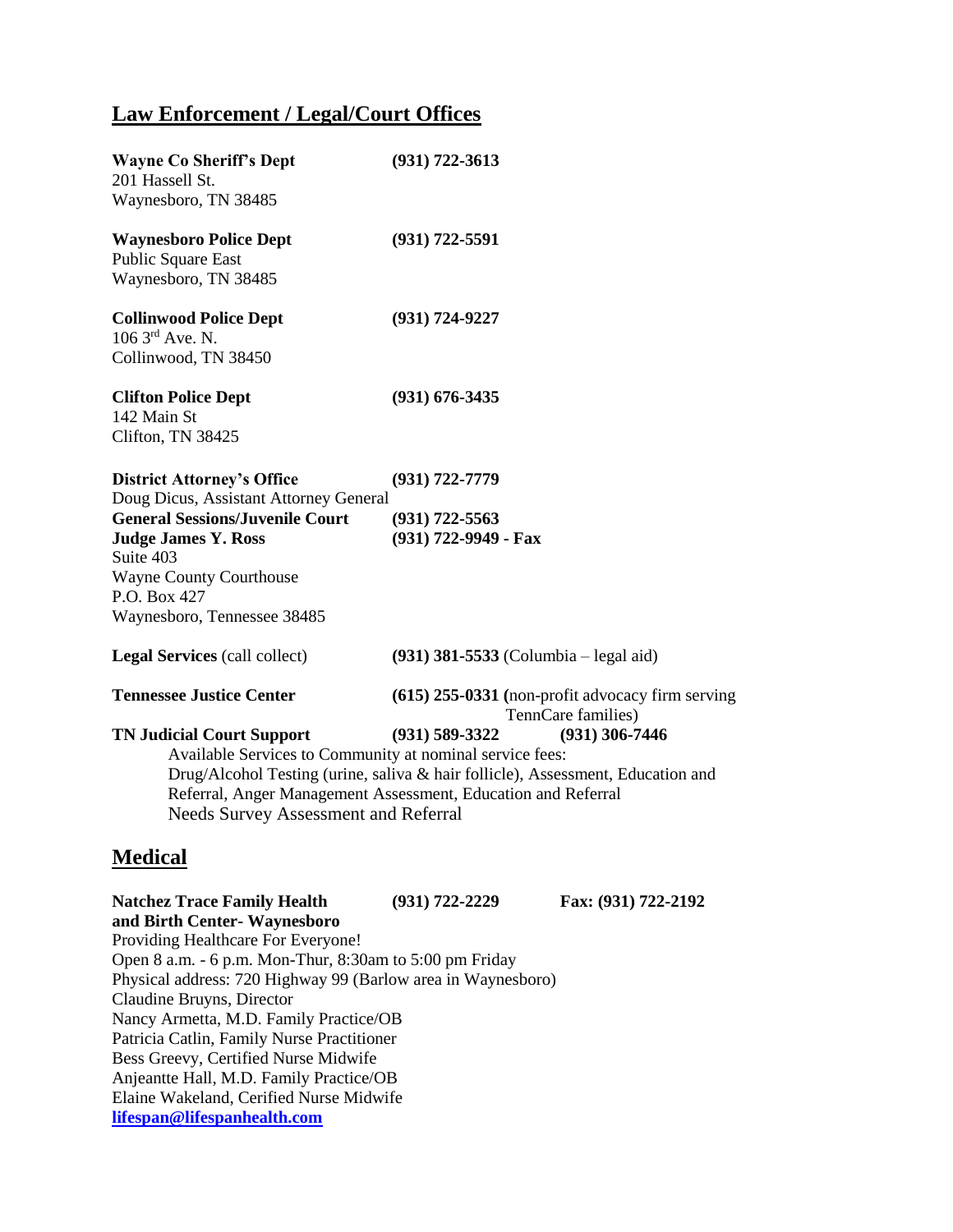| <b>Doral Dental Services</b><br><b>TennCare Providers:</b>                                                                                                                                         | 1-888-233-5935                                                                                                                   |
|----------------------------------------------------------------------------------------------------------------------------------------------------------------------------------------------------|----------------------------------------------------------------------------------------------------------------------------------|
| <b>TN Early Intervention Services</b>                                                                                                                                                              | $(615)$ 904-3636                                                                                                                 |
| 418 S. Main St<br>Waynesboro, TN 38485                                                                                                                                                             |                                                                                                                                  |
| <b>Centerstone Mental Health</b>                                                                                                                                                                   | $(931) 722 - 3644$                                                                                                               |
| Waynesboro, TN 38485<br>treatments.                                                                                                                                                                | *provides in-home care to patients with incurable illnesses who can no longer benefit from curative                              |
| 713 Hwy 99                                                                                                                                                                                         | $(877)$ 749-9726                                                                                                                 |
| <b>Volunteer Hospice</b>                                                                                                                                                                           | $(931) 722 - 9601$                                                                                                               |
| Glynn Mooney, Waynesboro Base Manager                                                                                                                                                              |                                                                                                                                  |
| <b>Air Evac Lifeteam</b><br>Air Evac EMS, Inc., Owners                                                                                                                                             | $(931) 722 - 3285$                                                                                                               |
| <b>Wayne Medical Center</b><br>103 J.V. Mangubat Dr.<br>Waynesboro, TN 38485                                                                                                                       | $(931) 722 - 5411$                                                                                                               |
| <b>Children Special Services</b><br>Tennessee Department of Health<br>102 J.V Mangubat Dr.<br>Waynesboro, TN 38485<br>a medical condition which may affect the independent functioning of a child. | $(931) 722 - 3292$<br>*Serves residents of Tennessee ranging in ages from birth to 21 years of age who have a chronic illness or |
| <b>Wayne County Health Department</b><br>102 J.V. Mangubat Dr.<br>Waynesboro, TN 38485                                                                                                             | $(931) 722 - 3292$                                                                                                               |
| <b>The Waynesboro Clinic</b><br>Dr. Donald Polk                                                                                                                                                    | $(931) 722 - 3677$                                                                                                               |
| <b>LifeSpan Health</b>                                                                                                                                                                             | $(931) 676 - 3121$                                                                                                               |
| Dr. Esmeraldo Herrera                                                                                                                                                                              | $(931) 722 - 5452$                                                                                                               |
| Dr. Joe Hall                                                                                                                                                                                       | $(931) 722 - 2800$                                                                                                               |
| <b>Hall Medical Clinic</b>                                                                                                                                                                         | $(931) 722 - 9999$                                                                                                               |
| <b>The Collinwood Medical Clinic</b><br>(Dr. David Magas)                                                                                                                                          | $(931)$ 724 9135                                                                                                                 |
| <b>Fast Pace Medical Clinic</b><br><b>Collinwood</b><br><b>Stan Bevis, Nurse Practitioner</b><br>(Walk-in urgent care clinic)                                                                      | $(931) 724 - 9000$                                                                                                               |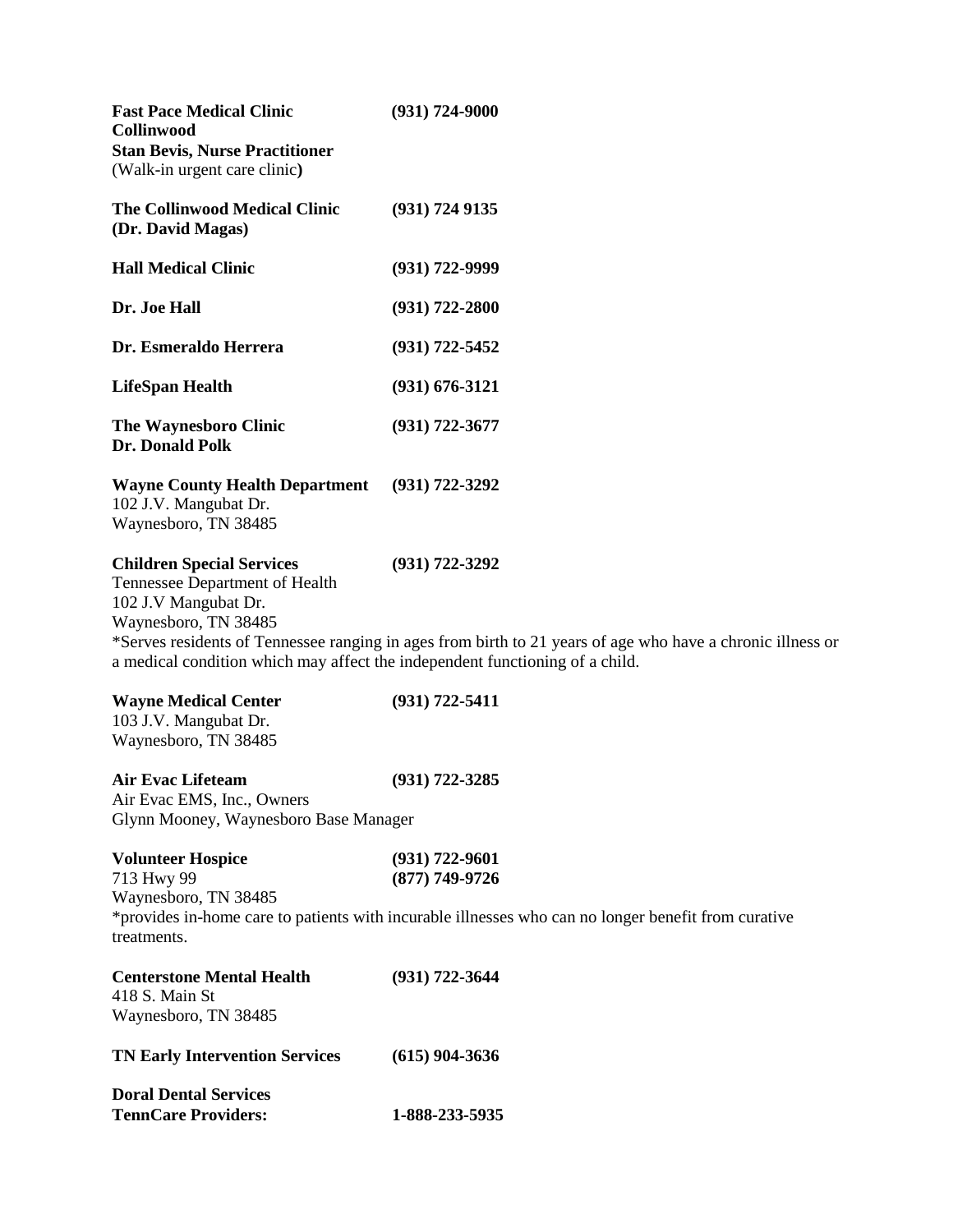**Crisis Line** (Suicide) **1-800-681-7444** (Columbia)

**Sexual Assault Center 1-800-879-1999/Nashville 615-259-9055** 

**Mental Health Association of Middle Tenn. – TennCare Partner Advocacy 1-800-758-1638 or Mobile Impact Crisis Team (800)274-5637**

**Care Net Pregnancy Medical Center (615) 446-0701 or 1-800-395-HELP** 305 South Main Street **(615) 446-0833 fax** Dickson, TN 37055 Hours are Monday 9:00-7:00pm, Tuesday - Thursday – 9:00 - 4:30. Appointments are good, but walk-ins welcome. Services: ultrasound, free pregnancy testing, counseling, Mary Program, prenatal classes, parenting skills, budgeting help, and Mommy Bucks. **pregnancyhelp.net**

**Columbia CARES: (931) 381-0114 HIV/AIDS** 319-D West  $7<sup>th</sup>$  St Columbia, TN 38401 **E-mail: info@columbiacares.org**

#### **Matthew Walker Dental Clinic (615) 327-9400**

1035 14th Ave North Nashville, TN 37208 Has a sliding scale fee. Must have proof of income. \$25.00 Co-Pay MUST have or won't be seen!!

#### **Wildwood Health Retreat (931) 724-6706**

\* weight management, drug dependency, eating disorder, depression, anxiety/stress Contact: Darlene Keith PO Box 430 Collinwood, TN 38450 [www.wildwoodhealthretreat.org](http://www.wildwoodhealthretreat.org/) **TennCare Select (800) 263-5479 AMERIGROUP (800) 600-4441 AmeriChoice (800) 690-1606**

**TENNder CARE – Family Assistance Service Center (866) 311-4287**

**[www.tennessee.gov/tenncare/tenndercare](http://www.tennessee.gov/tenncare/tenndercare)**

**TennCare**

**Those who will lose their TnCare insurance St. Thomas has a low income financial assistance plan. Prescription drugs through the pharmaceutical companies to provide free or nearly free RX. Steps to go through:** 

- **1. Know the names of the medicines you take**
- **2. Call toll free 1-888-477-2669**
- **3. A trained specialist will answer your questions and help you apply.**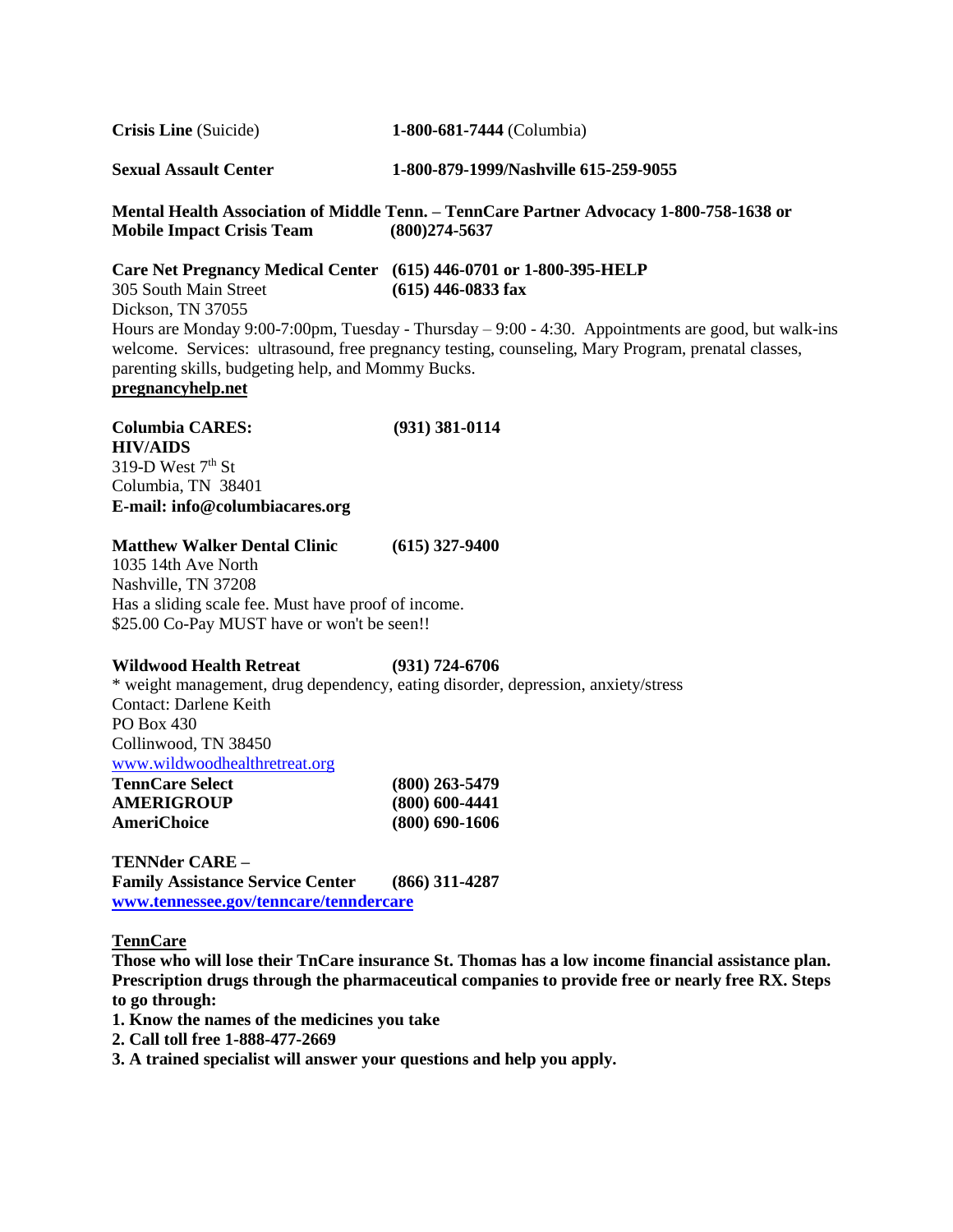| $(931) 724 - 9197$ |
|--------------------|
| $(931)$ 722-5466   |
| $(931)$ 722-5546   |
| $(931) 676 - 3318$ |
|                    |

## **Prescription Drug Help**

**Partnership for Prescription Assistance (PPA) 1-888-477-2669 [www.pparx.org](http://www.pparx.org/)**

**Needy Meds [www.needymeds.com](http://www.needymeds.com/)**

**Free Meds and Solutions 1-866-822-7905 [www.freemedsandsolutions.com](http://www.freemedsandsolutions.com/)**

**Free Medicine Foundation 1-888-812-5152 [www.FreeMedineFoundation.com](http://www.freemedine.com/)**

**Hope Clinic: (931) 540-1200 105 North James Campbell Blvd Columbia, TN 38401**

**Lilly Drug Company 1-877-795-4559 [www.helpingpatients.org](http://www.helpingpatients.org/)**

**Medicare Rx 1-800-MEDICARE [www.medicare.gov](http://www.medicare.gov/) Legal Aid Society 1-800-234-1443 [www.las.org](http://www.las.org/)**

**RxOutreach 1-800-769-3880 [www.rxoutreach.com](http://www.rxoutreach.com/)**

**Johnson & Johnson Patient Assistance Program 1-800-652-6227**

**Abbott Patient Assistance Program 1-800-222-6885 [www.helpingpatients.o](http://www.helpingpatients.com/)rg**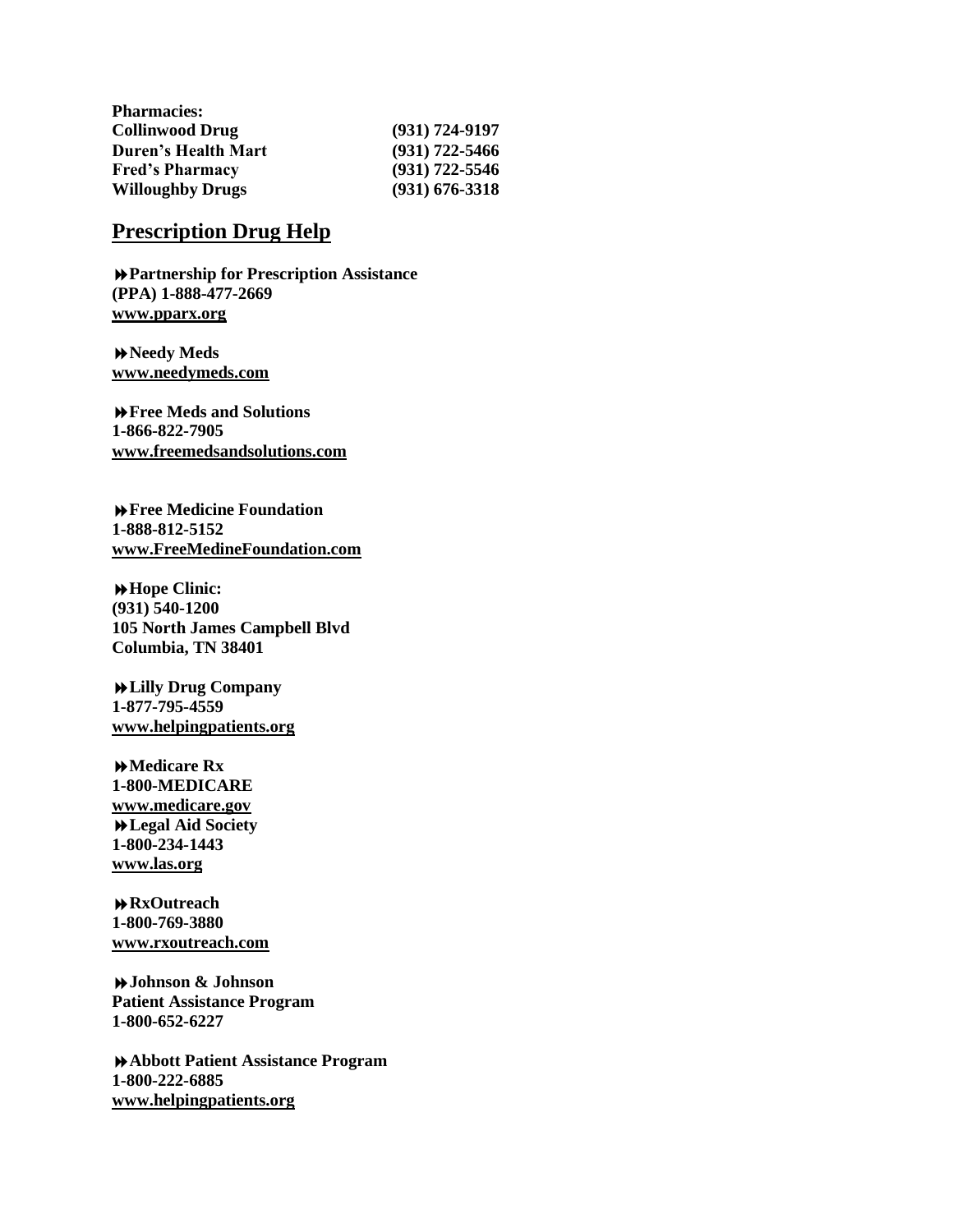**Glaxo Smith Kline Bridges to Access 1-866-PATIENT [www.BridgestoAccess.gsk.com](http://www.bridgestoaccess.gsk.com/)**

### **Mentoring/Tutoring/After School and Summer Programs**

**Big Brothers Big Sisters of Middle Tennessee (615) 329-9191** One Vantage Way, Suite C250 Nashville, TN 37228 [www.bbbsmt.org](http://www.bbbsmt.org/) **Community United Resource Center (931)840-0302**

**One on One tutoring** 416 W. Willow Street Columbia, TN 38401

**Boys & Girls Club of Maury County (931)490-9401** Columbia TN, 38401 <http://columbia.tnsearch.com/boysandgirlsclub/>

**Allenton - Merry Lane Extensions (731)423-0627** Jackson TN, 38301

**Overcoming Services (931) 796-4368** Hohenwald, TN. 38462

161 Baker Road **Contact: Andy Buckner**

### **Consumer/Business**

**Better Business Bureau of Middle TN (931) 388-9222 24-Hour Information Line (615) 242-4222** 502 N. Garden, Ste. 201 Columbia, TN 38401 email: [BBBtnval@aol.com](mailto:BBBtnval@aol.com) **[www.gobbb.org](http://www.gobbb.org/)**

### **Emergency/National Hotlines**

**Suicide Prevention: 1-800-SUICIDE 1-800-784-2433**

 **American Red Cross: (931) 388-3500**  $302-B$  West  $7<sup>th</sup>$  St Columbia, TN 38401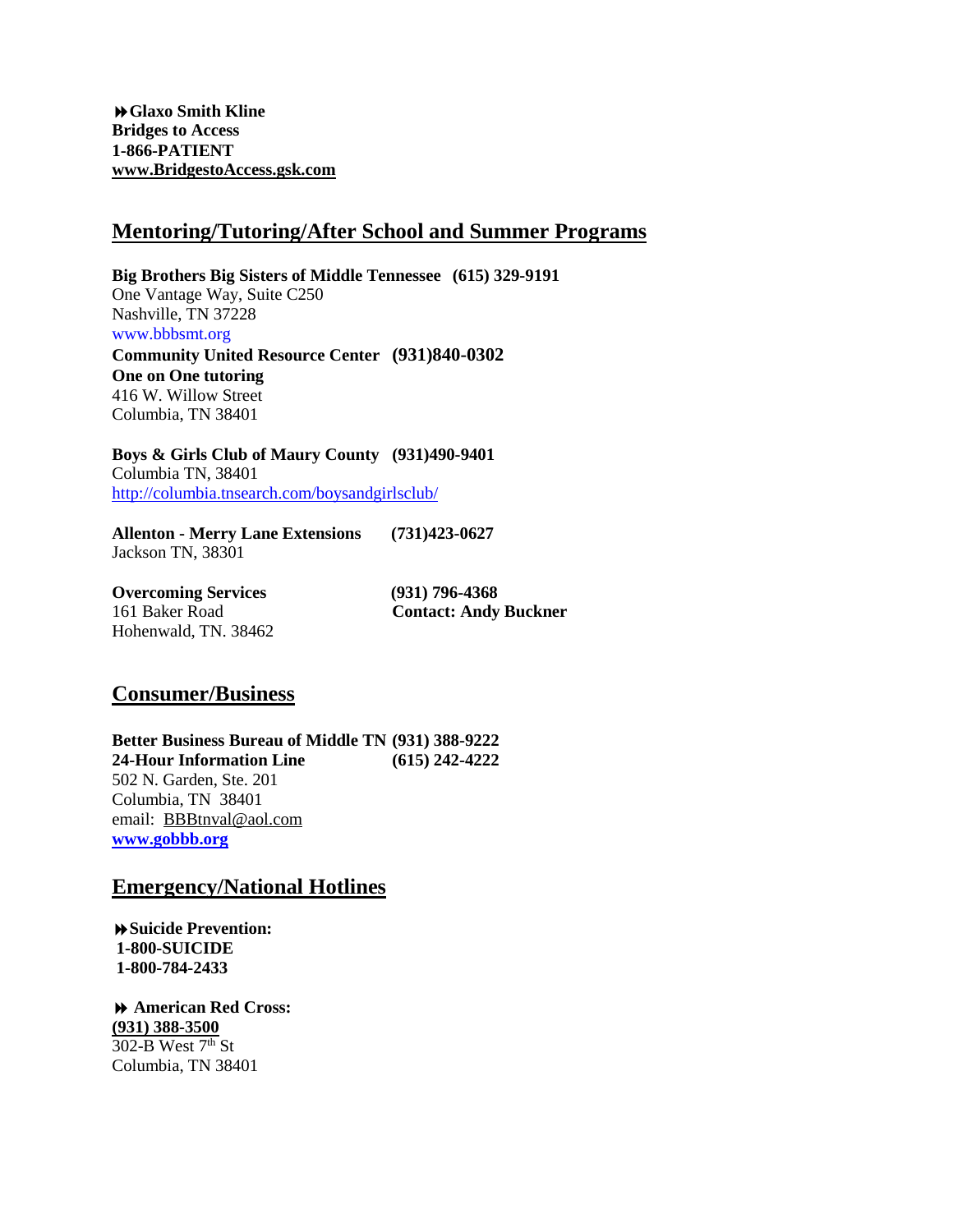**Columbia CARES: HIV/AIDS (931) 381-0114** 319-D West  $7<sup>th</sup>$  St Columbia, TN 38401 **E-mail: info@columbiacares.org**

 **Lifeline:** (Suicide Hotline) **1-800-273-TALK**

#### **Division of Healthcare Facilities:**

(To report abuse/neglect in a healthcare facility) **1-877-287-0010**

#### **DMRS Investigations:**

(To report abuse/neglect in Mental Retardation facilities) **1-888-633-1313**

### **911 Emergency: Dial 911**

### **Information Referral Resource: Dial 211 Mobile Crisis:** (For mental health crisis situations) **1-800-681-7444**

### **Domestic Violence: 1-800-356-6767**

 **Women are Safe:** (domestic violence) **(931) 729-5730 1-800-470-1117**

### **Dawson McAllister (youth) hotline: (931) 486-1515** 220 Town Center Parkway Spring Hill, TN 37174

### **Adult Protective Services: (931) 380-2552 1-888-APS-TENN** 1400 College Park

**TBI Medicaid Fraud:**

Columbia, TN 38401

(To report abuse/neglect in Medicaid facilities) **1-800-433-5454**

**Youth Crisis: (800) 442-HOPE**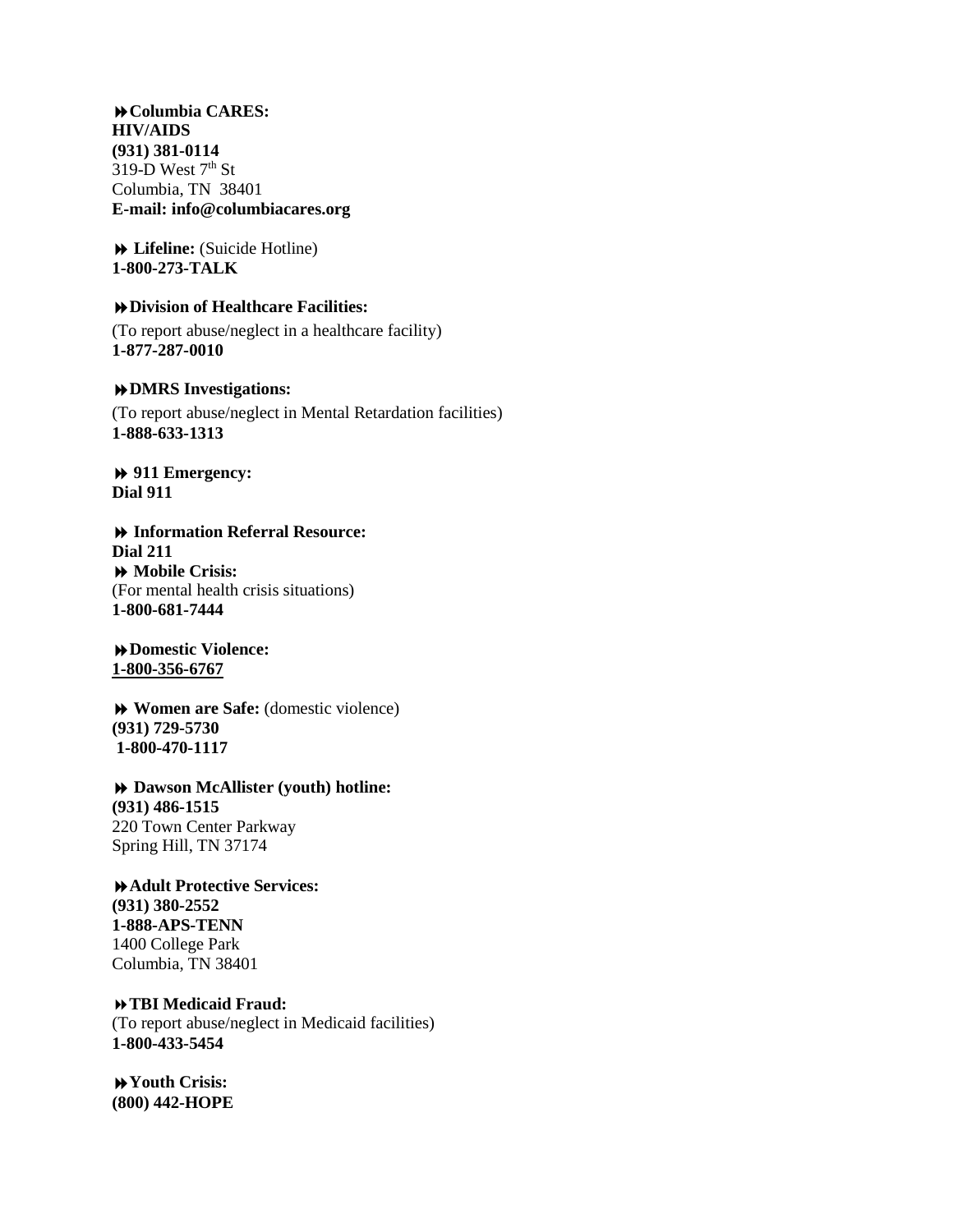**CHILD ABUSE HOTLINE...** ALWAYS CALL IF YOU SUSPECT A **CHILD IS BEING ABUSED!** You can remain anonymous. 877-237-0004

# **Hearing Aids (Nationally)**

**Sertoma International: (816) 333-8300 [www.sertoma.org](http://www.easter-seals.org/)**

**Alexander Graham Bell Association: (202) 337-5220 (202)337-8314 TTY [www.agbell.org](http://www.audientalliance.org/)**

**Rotary Clubs: [www.rotary.org](http://www.audientalliance.org/)**

**TPAS Trust: (314) 371-0533**

**Audient Program: (877) AUDIENT [www.audientalliance.org](http://www.audientalliance.org/)**

**Easter Seals: [www.easter-seals.org](http://www.easter-seals.org/)**

**Lions Club International: [www.lionnet.com/united\\_states](http://www.lionnet.com/united_states)**

**Quota International: (202) 331-9694 [www.quota.org](http://www.easter-seals.org/)**

**Hear Now: (800) 648-HEAR**

**Hear USA: (888) 835-HEAR**

**Better Hearing Institute: (800) EAR-WELL [www.betterhearing.org](http://www.audientalliance.org/)**